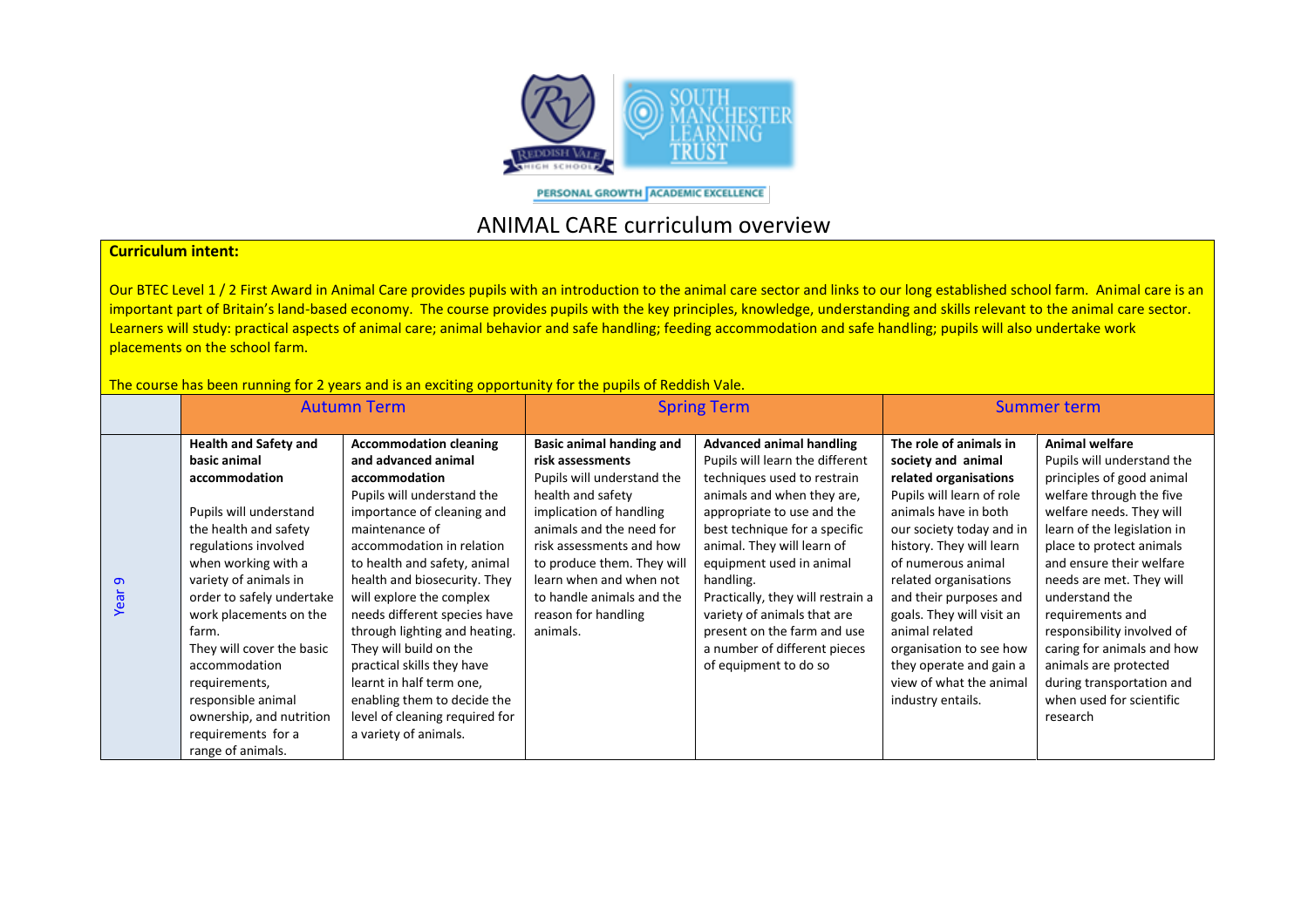|                    | Pupils will first spend     | Pupils will first spend some   | Pupils will recap the      | Pupils will recap the animal  | Pupils will recap the    | Pupils will recap the animal |
|--------------------|-----------------------------|--------------------------------|----------------------------|-------------------------------|--------------------------|------------------------------|
|                    | some time recapping the     | time recapping the content     | health and safety unit     | handling and restraint        | content covered in Year  | welfare legislation content  |
|                    | content for the Health &    | for the                        | which also covers an       | techniques they have          | 9 around the role of     | covered in year 9, and will  |
|                    | Safety and Animal           | Accommodation cleaning         | introduction to animal     | learned, and demonstrate      | animals in society and   | complete an assignment       |
|                    | Accommodation unit.         | and advanced animal            | handling and risk          | these during an assessed      | will finish off the unit | discussing the different     |
|                    |                             | accommodation unit.            | assessments.               | practical activity on the     | completing the           | animal welfare legislation   |
|                    | They will also complete     |                                |                            | school farm.                  | assignment for this      | and the 5 welfare needs.     |
|                    | practical sessions on the   | Pupils will finish the unit by | They will be assessed      |                               | topic.                   | They will be assessed        |
|                    | school farm.                | completing an internally       | through the completion of  | They will then use            | Pupils will need to      | through an internally        |
|                    |                             | assessed assignment to         | an assignment which        | photographs and videos to     | consider the way         | assessed assignment.         |
| Year <sub>10</sub> | Pupils will finish the unit | demonstrate their              | requires pupils to         | complete their assignment     | animals contribute to    |                              |
|                    | by completing an            | understanding of what has      | complete risk assessments  | for this unit.                | society, the benefits    |                              |
|                    | internally assessed         | been covered.                  | and demonstrate a good     |                               | they can bring and why   |                              |
|                    | assignment to               |                                | understanding of PPE,      |                               | people may choose to     |                              |
|                    | demonstrate their           | They will also complete        | control measures and how   |                               | keep animals. They will  |                              |
|                    | understanding of what       | practical sessions on the      | to work safely with        |                               | also look at different   |                              |
|                    | has been covered.           | school farm that link to their | animals and on the school  |                               | animal based/animal      |                              |
|                    |                             | assignment.                    | farm.                      |                               | welfare charities and    |                              |
|                    |                             |                                |                            |                               | what it means to be a    |                              |
|                    |                             |                                |                            |                               | responsible pet owner.   |                              |
|                    | Throughout the whole of     | Pupils will continue working   | Pupils will learn about    | Pupils will look at the       | Revision and exam        | Revision and exam            |
|                    | year 11, pupils will be     | on the principles of animal    | common microorganisms      | importance of vaccinations in | preparation              | preparation                  |
|                    | preparing for their         | health and will link this to   | such as bacteria, viruses  | animals and how this can      |                          |                              |
|                    | externally assessed         | the animal welfare act         | and fungi. They will look  | prevent disease.              |                          |                              |
| Year <sub>11</sub> | exam.                       | (2006) and other relevant      | at their modes of          |                               |                          |                              |
|                    |                             | legislation.                   | transmission through       | Pupils will also have the     |                          |                              |
|                    | During HT1, pupils will be  |                                | different types of contact | opportunity to look at real   |                          |                              |
|                    | learning about the          | Pupils will also work on their | and how the                | life parasites under a        |                          |                              |
|                    | importance of animal        | handling techniques and        | microorganisms can affect  | microscope and study their    |                          |                              |
|                    | health and the duty of      | learn how to perform health    | animal health.             | individual life cycles.       |                          |                              |
|                    | care placed on owners or    | assessments on animals         |                            |                               |                          |                              |
|                    | people in charge of         | through practical sessions on  |                            |                               |                          |                              |
|                    | animals.                    | the farm.                      |                            |                               |                          |                              |

| <b>Functional Skills:</b>                                                                                                                   |                                                                                                                                                         |  |  |  |
|---------------------------------------------------------------------------------------------------------------------------------------------|---------------------------------------------------------------------------------------------------------------------------------------------------------|--|--|--|
| Literacy                                                                                                                                    | Numeracy                                                                                                                                                |  |  |  |
| All Animal Care lessons start with pupils reading the objectives individually,<br>with a specific literacy objective given for each lesson. | Animal Care learning involves learning to be able to use functional Maths<br>skills. This might include basic addition, measuring and interpreting data |  |  |  |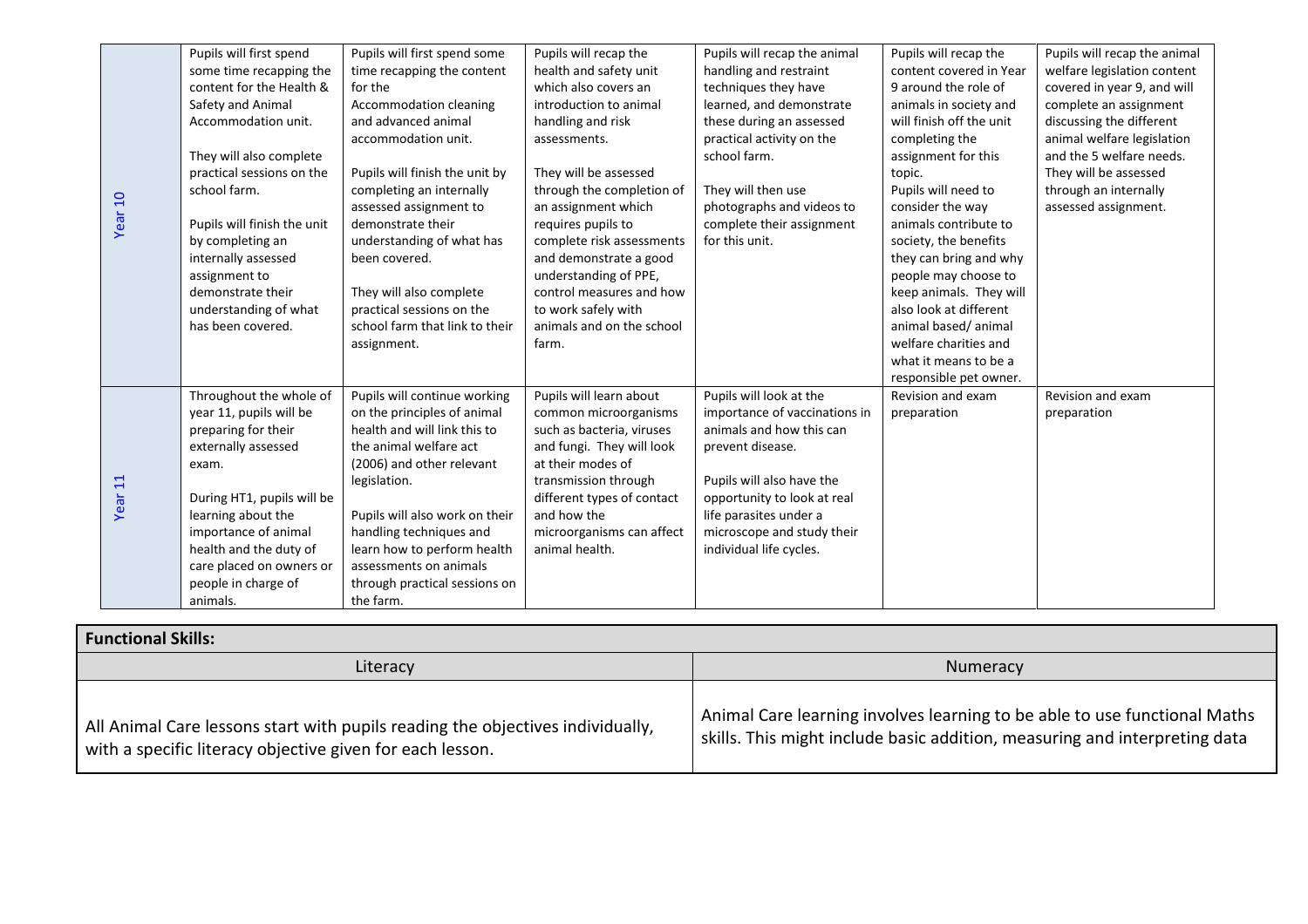Literacy is embedded throughout the course with a mixture of classwork and written assignments which all build on developing their fundamental literacy skills.

**KS4** – Pupils learn about topics such as health and safety, risks when working with animals, animal housing and accommodation, animal welfare and animal health. They will complete a mixture of activities which develop skills such as; describing, explaining, analyzing and evaluating.

## **Related numeracy outcomes**

- **Fractions**
- **Time**
- **Measurement**
- **Data**
- **Multiplication**

| Contribution to students social, moral, spiritual, cultural, personal development & wellbeing                                                                                                                                           |                                                                                                                                                                                                                                                                                                                                                                                                                    |                                                                                                                                                                            |                                                                                                                                                                                                                                                                                                                                   |                                                                                                                                                                                                                                                                                                |  |  |
|-----------------------------------------------------------------------------------------------------------------------------------------------------------------------------------------------------------------------------------------|--------------------------------------------------------------------------------------------------------------------------------------------------------------------------------------------------------------------------------------------------------------------------------------------------------------------------------------------------------------------------------------------------------------------|----------------------------------------------------------------------------------------------------------------------------------------------------------------------------|-----------------------------------------------------------------------------------------------------------------------------------------------------------------------------------------------------------------------------------------------------------------------------------------------------------------------------------|------------------------------------------------------------------------------------------------------------------------------------------------------------------------------------------------------------------------------------------------------------------------------------------------|--|--|
| Social                                                                                                                                                                                                                                  | Moral                                                                                                                                                                                                                                                                                                                                                                                                              | Spiritual                                                                                                                                                                  | Cultural                                                                                                                                                                                                                                                                                                                          | Personal development &<br>wellbeing                                                                                                                                                                                                                                                            |  |  |
| Different opinions and<br>beliefs are encouraged<br>as part of the course<br>to develop different<br>viewpoints promoting<br>healthy dialogue.<br>Discussions around<br>choices and beliefs<br>and how they impact<br>us are discussed. | All the rules of the school and society<br>at large are adhered to in a firm fair<br>manner promoting equality<br>throughout tasks, roles and<br>discussions. Pupils will be asked to<br>share their opinions on topics relating<br>to animals, such as animal testing<br>how animals contribute to society.<br>Discussions on Animal rights and<br>world events take place to build<br>empathy and understanding, | Through various units of<br>work all pupils in Animal<br>Care look at several<br>cultures with different<br>beliefs, demonstrating<br>respect and understanding<br>to all. | Through various units of work<br>all pupils in Animal Care look<br>at several cultures with<br>different beliefs on animal<br>care and uses.<br>We explore how animals have<br>been used in the past and<br>present, including ways in<br>which they are used in<br>scientific research and how<br>animals contribute to society. | Pupils regularly explain<br>how skills developed in<br>Animal Care are needed in<br>the wider labour market,<br>as well as in the Animal<br>Care sector.<br>Pupils learn skills to<br>prepare them for future<br>courses and employment<br>opportunities that involve<br>working with animals. |  |  |
| <b>Careers / Gatsby benchmark links</b>                                                                                                                                                                                                 |                                                                                                                                                                                                                                                                                                                                                                                                                    |                                                                                                                                                                            |                                                                                                                                                                                                                                                                                                                                   |                                                                                                                                                                                                                                                                                                |  |  |
| Links to careers / jobs                                                                                                                                                                                                                 | Careers talk (possible contacts)                                                                                                                                                                                                                                                                                                                                                                                   | Career & labour market<br>information                                                                                                                                      | Workplace visit                                                                                                                                                                                                                                                                                                                   | Encounters with further /<br>higher education                                                                                                                                                                                                                                                  |  |  |
| <b>Animal Care</b>                                                                                                                                                                                                                      | Facetime a farmer                                                                                                                                                                                                                                                                                                                                                                                                  |                                                                                                                                                                            |                                                                                                                                                                                                                                                                                                                                   |                                                                                                                                                                                                                                                                                                |  |  |